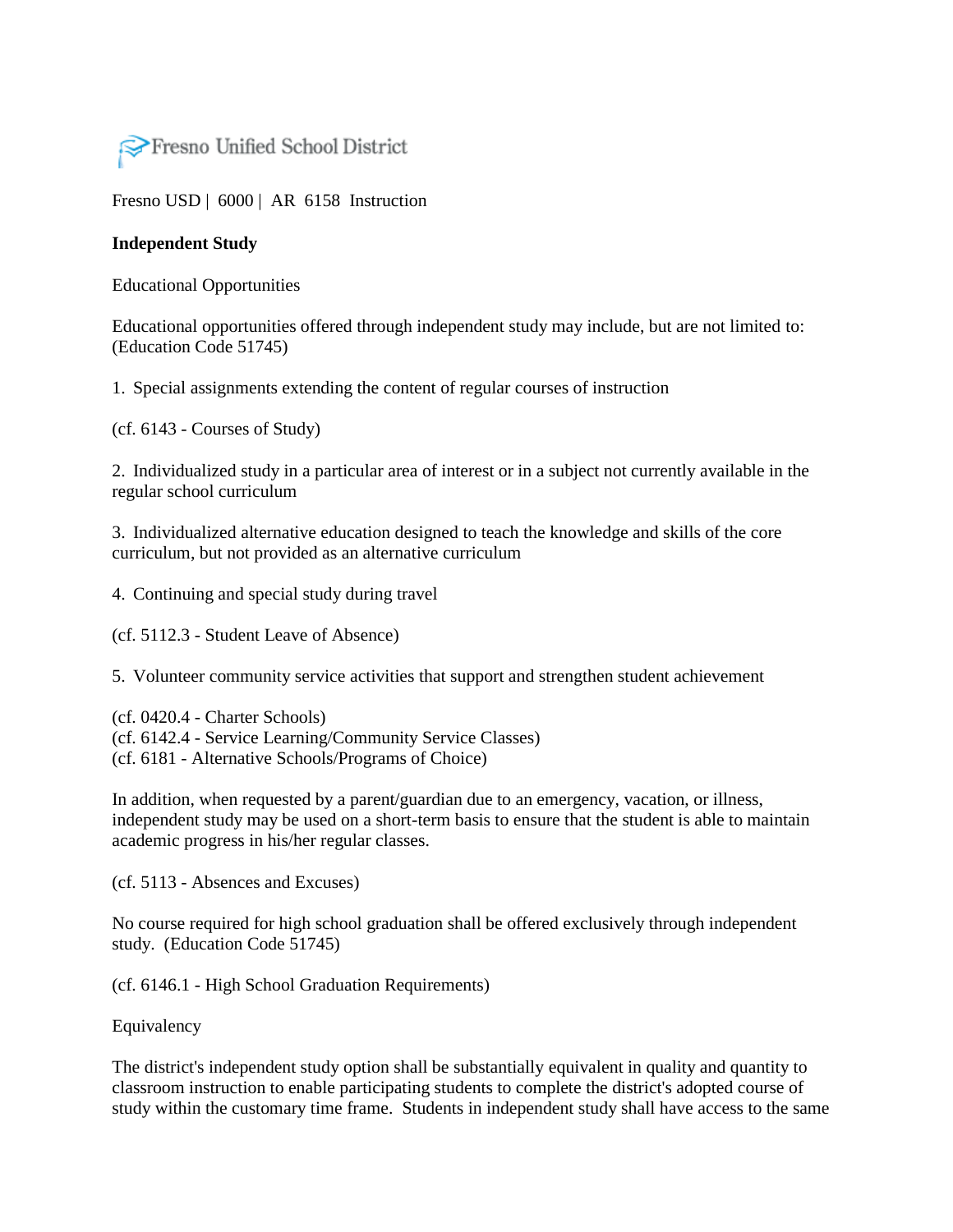services and resources that are available to other students in the school and shall have equal rights and privileges. (5 CCR 11700, 11701.5)

(cf. 0410 - Nondiscrimination in District Programs and Activities)

The district shall not provide independent study students and their parents/guardians with funds or items of value that are not provided for other students and their parents/guardians. (Education Code 46300.6, 51747.3)

Eligibility for Independent Study

Provided that experienced certificated staff are available to effectively supervise students in independent study, the Superintendent or designee may approve the participation of a student who demonstrates the motivation, commitment, organizational skills, and academic skills necessary to work independently. A student whose academic performance is not at grade level may participate in independent study only if the school is able to provide appropriate support, such as supplemental instruction, tutoring, counseling, ongoing diagnostic assessments, and/or differentiated materials, to enable the student to be successful. For an elementary student, the Superintendent or designee may consider the parent/guardian's level of commitment to assist the student.

A student participating in independent study must be a resident of the county or an adjacent county. Full-time independent study shall not be available to students whose district residency status is based on their parent/guardian's employment within district boundaries pursuant to Education Code 48204. (Education Code 46300.2, 51747.3)

(cf. 5111.12 - Residency Based on Parent/Guardian Employment)

For a student with disabilities, as defined in Education Code 56026, participation in independent study shall be approved only if his/her individualized education program specifically provides for such participation. (Education Code 51745)

(cf. 6159 - Individualized Education Program)

A temporarily disabled student shall not receive individual instruction pursuant to Education Code 48206.3 by means of independent study. (Education Code 51745)

(cf. 6183 - Home and Hospital Instruction)

Students age 21 or older, and students age 19 or older who have not been continuously enrolled in school since their 18th birthday, may participate in independent study only through the adult education program for the purpose of enrolling in courses required for a high school diploma by Education Code 51225.3 or the Governing Board. (Education Code 46300.1, 46300.4)

(cf. 6200 - Adult Education)

No more than 10 percent of the students enrolled in a continuation high school or opportunity school or program, not including pregnant and parenting students who are primary caregivers for one or more of their children, shall be eligible for apportionment credit for independent study. (Education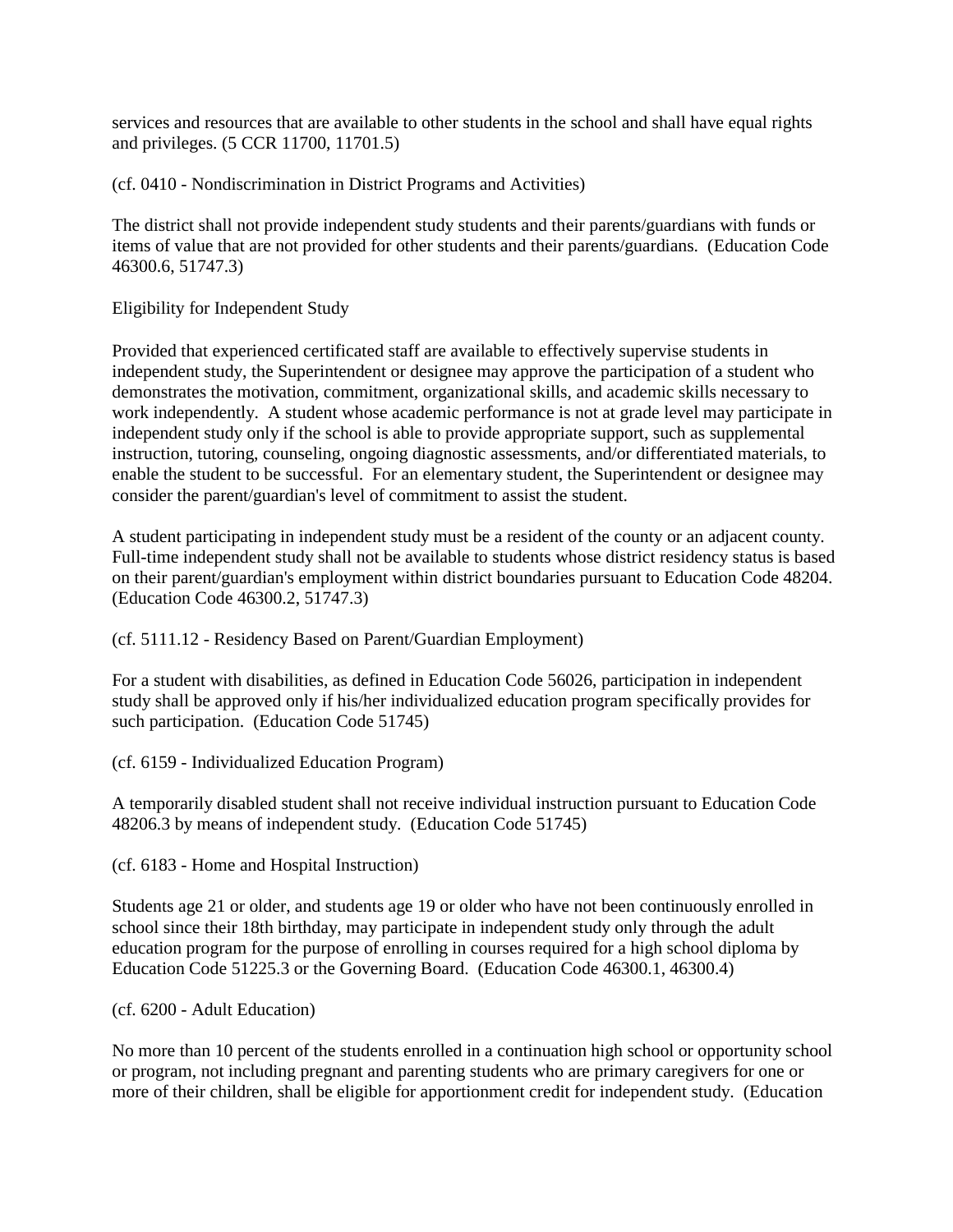Code 51745)

(cf. 5146 - Married/Pregnant/Parenting Students) (cf. 6184 - Continuation Education)

Written Master Agreements

The written agreement and implemented for each student participating in independent study for five or more consecutive school days. (Education Code 46300, [51747\)](http://www.fresnounified.org/board/policies/Policies/fusd/displaypolicy/132742/6.htm)

The agreement shall include general student data, including the student's name, address, grade level, birth date, school of enrollment, and program placement.

The independent study agreement for each participating student also shall include, but not be limited to, all of the following: (Education Code 51747; 5 CCR 11700)

1. The manner, time, frequency, and place for submitting the student's assignments and for reporting student's progress.

2. The objectives and methods of study for the student's work, and the methods used to evaluate that work.

3. The specific resources, including materials and personnel, which will be made available to the student.

4. The district's independent study policy describing the maximum length of time allowed between an assignment and its completion and the number of missed assignments which will trigger an evaluation of whether the student should continue in independent study.

5. The duration of the independent study agreement, including the beginning and ending dates for the student's participation in independent study under the agreement, with a maximum of one school year.

6. A statement of the number of course credits or, for the elementary grades, other measures of academic accomplishment appropriate to the agreement, to be earned by the student upon completion.

7. A statement that independent study is an optional educational alternative in which no student may be required to participate.

8. In the case of a suspended or expelled student who is referred or assigned to any school, class, or program pursuant to Education Code 48915 or 48917, a statement that instruction may be provided through independent study only if the student is offered the alternative of classroom instruction.

(cf. [5144.1](http://www.fresnounified.org/board/policies/Policies/fusd/displaypolicy/144160/6.htm) - Suspension and Expulsion/Due Process)

Before the student begins the independent study, the written agreement shall be signed and dated by the student, the parent/guardian or caregiver of the student if the student is under age 18, the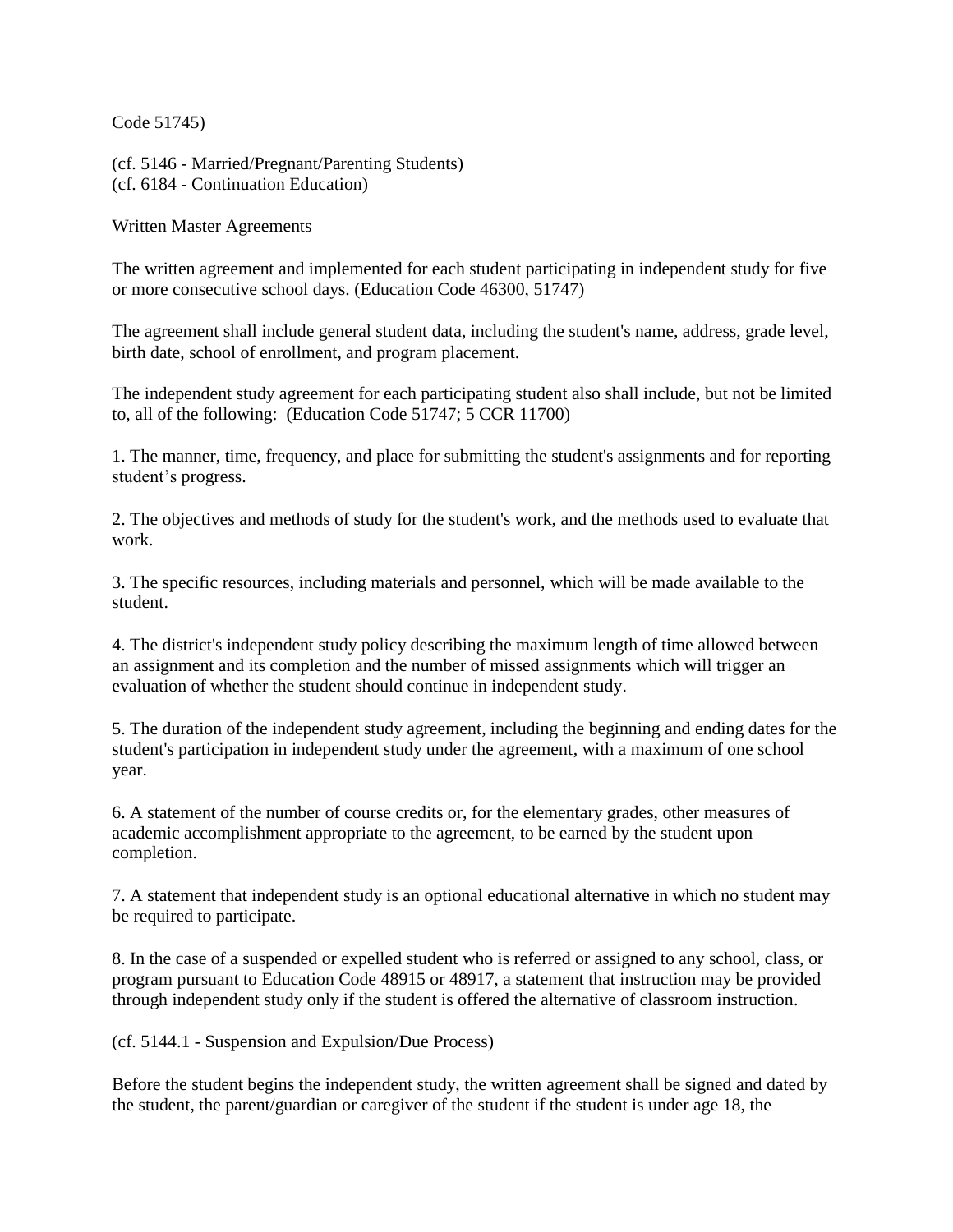certificated employee responsible for the general supervision of independent study, and all persons who have direct responsibility for providing assistance to the student. (Education Code 51747; 5 CCR 11702)

Course-Based Independent Study

The district shall offer a course-based independent study program for students in grades K-12 subject to the following requirements: (Education Code 51749.5)

1. Courses shall be taught under the general supervision of certificated employees who hold the appropriate subject matter credential and are employed by the district or by another district, charter school, or county office of education with which the district has a memorandum of understanding to provide the instruction.

## (cf. 4112.2 - Certification)

2. Courses shall be annually certified by Board resolution to be of the same rigor and educational quality as equivalent classroom-based courses and shall be aligned to all relevant local and state content standards. This certification shall, at a minimum, include the duration, number of equivalent daily instructional minutes for each school day that student is enrolled, number of equivalent total instructional minutes, and number of course credits for each course, consistent with that of equivalent classroom-based courses.

3. Students enrolled in these courses shall meet the applicable age requirements established pursuant to Education Code 46300.1 and 46300.4 and the applicable residency and enrollment requirements established pursuant to Education Code 46300.2, 48204, and 51747.3.

4. Teachers shall communicate with each student in person, by telephone, or by any other live visual or audio connection at least twice per calendar month to assess whether the student is making satisfactory educational progress. For this purpose, satisfactory educational progress includes, but is not limited to, applicable statewide accountability measures and the completion of assignments, examinations, or other indicators that the student is working on assignments, learning required concepts, and progressing toward successful completion of the course, as determined by the teacher providing instruction.

Written or computer-based evidence of satisfactory educational progress shall be retained for each course and student, including, at a minimum, a grade book or summary document that lists all assignments, examinations, and associated grades for each course.

If satisfactory educational progress is not being made, the teacher shall notify the student and, if the student is under age 18 years, his/her parent/guardian. The teacher shall conduct an evaluation to determine whether it is in the student's best interest to remain in the course or whether he/she should be referred to an alternative program, which may include, but is not limited to, a regular school program. A written record of the evaluation findings shall be a mandatory interim student record maintained for three years from the date of the evaluation. If the student transfers to another California public school, the record shall be forwarded to that school.

(cf. 5125 - Student Records)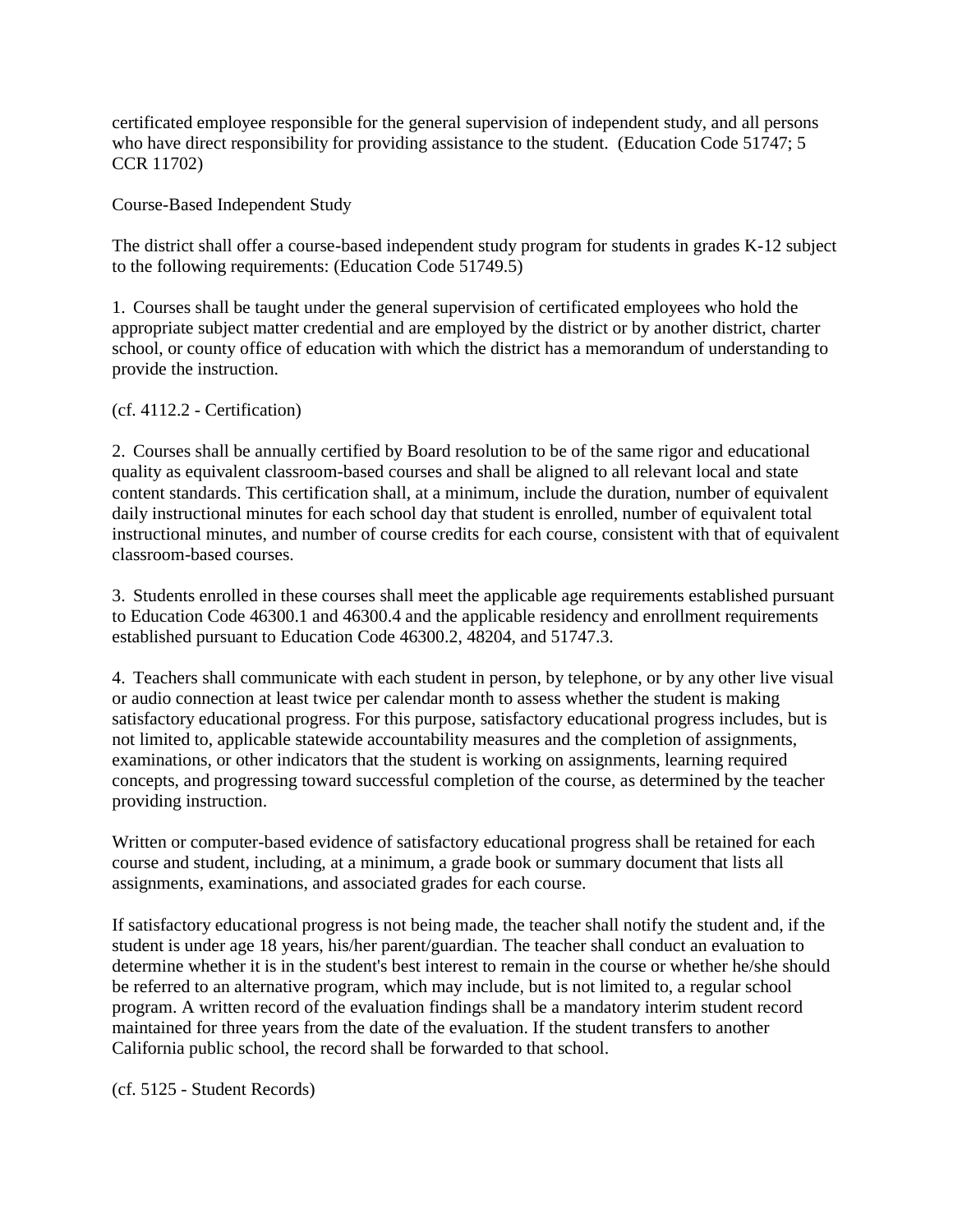5. Examinations shall be administered by a proctor.

6. Statewide testing results shall be reported and assigned to the school at which the student is enrolled and shall be included in the aggregate results of the district. Test results also shall be disaggregated for purposes of comparisons with the test results of students enrolled in classroombased courses.

(cf. 6162.51 - State Academic Achievement Tests)

7. A student shall not be required to enroll in courses included in this program.

8. The student-teacher ratio in the courses in this program shall meet the requirements of Education Code 51745.6.

9. For each student, the combined equivalent daily instructional minutes for courses in this program and all other courses shall meet applicable minimum instructional day requirements, and the student shall be offered the minimum annual total equivalent instructional minutes pursuant to Education Code 46200-46208.

(cf. 6111 - School Calendar) (cf. 6112 - School Day)

10. Courses required for high school graduation or for admission to the University of California or California State University shall not be offered exclusively through independent study.

11. A student participating in this program shall not be assessed a fee that is prohibited by Education Code 49011.

(cf. 3260 - Fees and Charges)

12. A student shall not be prohibited from participating in independent study solely on the basis that he/she does not have the materials, equipment, or Internet access necessary to participate in the course.

Before enrolling a student in a course within this program, the Superintendent or designee shall provide the student and, if the student is under age 18 years, his/her parent/guardian with a written learning agreement that includes all of the following: (Education Code 51749.6)

1. A summary of the district's policies and procedures related to this program

2. The duration of the enrolled course(s) and the number of course credits for each enrolled course, consistent with the Board certifications made pursuant to item #2 above

3. The duration of the learning agreement, which shall not exceed a school year or span multiple school years

4. The learning objectives and expectations for each course, including, but not limited to, a description of how satisfactory educational progress is measured and when a student evaluation is required to determine whether the student should remain in the course or be referred to an alternative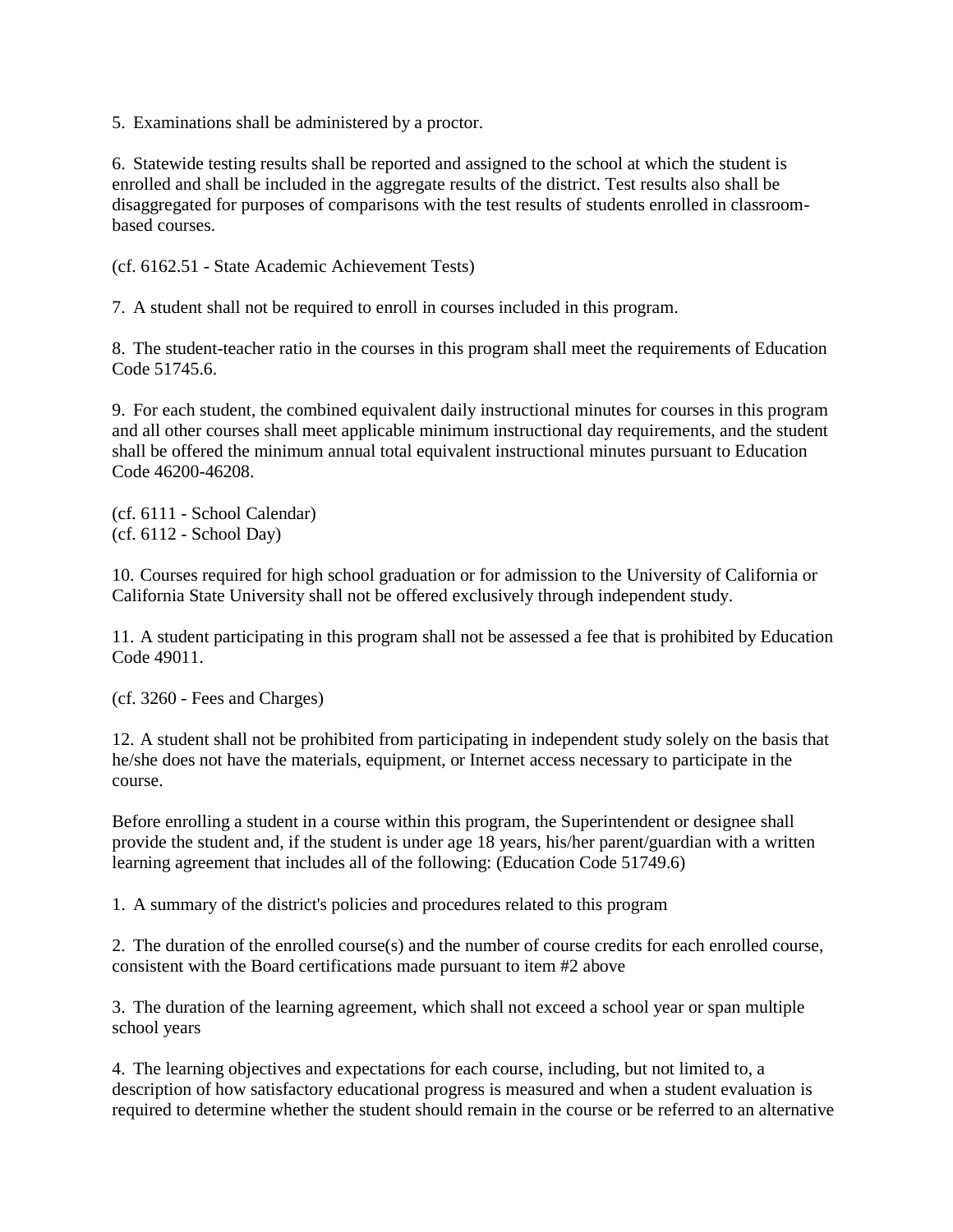program, which may include, but is not limited to, a regular school program

5. The specific resources, including materials and personnel, that will be made available to the student

6. A statement that the student is not required to enroll in courses in this program

7. Signatures of the student, the student's parent/guardian if the student is under age 18 years, and all teachers providing instruction

The student's or parent/guardian's signature shall constitute permission for the student to receive instruction through independent study. (Education Code 51749.6)

The Superintendent or designee shall retain a physical or electronic copy of the signed learning agreement for at least three years and as appropriate for auditing purposes. (Education Code 51749.6)

Monitoring Student Progress

The independent study administrator and/or supervising teacher shall promptly and directly address any failure by the student to meet the terms of his/her written agreement. The following supportive strategies may be used:

- 1. A letter to the student and/or parent/guardian
- 2. A meeting between the student and the teacher and/or counselor

3. A meeting between the student and the independent study administrator, including the parent/guardian if appropriate

4. An increase in the amount of time the student works under direct supervision

When the student has missed the number of assignments specified in the written agreement as requiring an evaluation, the Superintendent or designee shall conduct an evaluation to determine whether or not independent study is appropriate for the student. This evaluation may result in termination of the independent study agreement and the student's return to the regular classroom program or other alternative program.

A written record of the findings of any such evaluation shall be treated as a mandatory interim student record which shall be maintained for three years from the date of the evaluation. (Education Code 51747)

\*\*\*Note: The CDE, in its Frequently Asked Questions available on its web site, clarifies that students in independent study are not subject to truancy laws. The determination of excused and unexcused absences is irrelevant because independent study students may complete assignments at any time and attendance is not the basis for credit.\*\*\*

Independent study students who are late, miss scheduled conferences, or do not submit assigned work on time shall not be reported as tardy or truant.

Responsibilities of Independent Study Administrator

The responsibilities of the independent study administrator include, but are not limited to: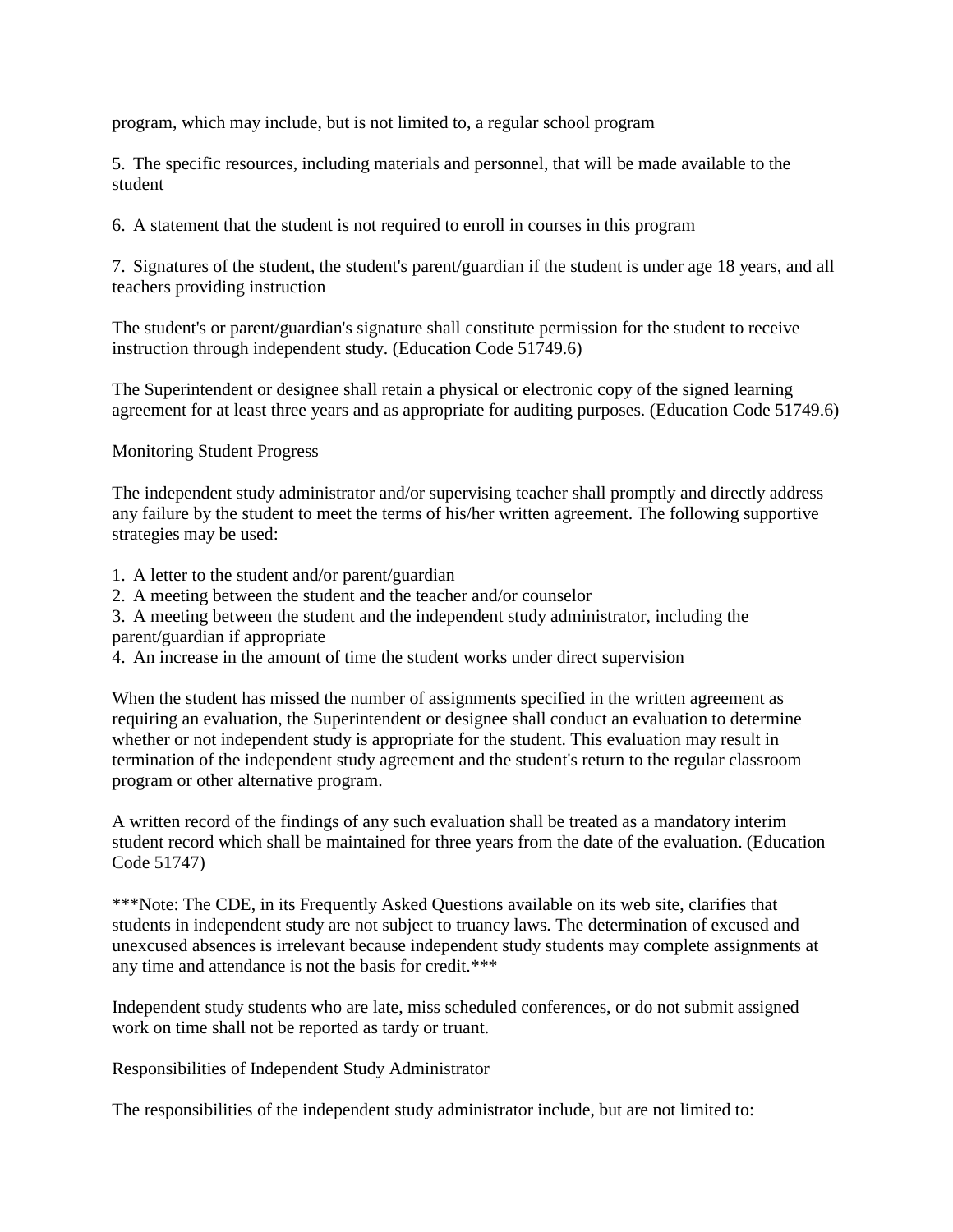1. Recommending certificated staff to be assigned as independent study teachers and supervising staff assigned to independent study functions who are not regularly supervised by another administrator

2. Approving or denying the participation of students requesting independent study

3. Facilitating the completion of written independent study agreements

4. Ensuring a smooth transition for students into and out of the independent study mode of instruction

5. Approving all credits earned through independent study

6. Completing or coordinating the preparation of all records and reports required by law, Board policy, or administrative regulation

Assignment and Responsibilities of Independent Study Teachers

Each student's independent study shall be coordinated, evaluated, and carried out under the general supervision of a certificated employee who consents to the assignment. (Education Code 44865, 51747.5; 5 CCR 11700)

(cf. 4112.2 - Certification)

(cf. 4112.24 - Teacher Qualifications Under the No Child Left Behind)

The principal and independent study administrator may recommend and the Superintendent shall approve the assignment of teachers to directly supervise independent study and/or work with students on specific subject matter. The Superintendent or designee shall ensure that independent study teachers have access to professional development and support comparable to classroom-based teachers.

(cf. 4131 - Staff Development)

The ratio of student average daily attendance to full-time equivalent certificated employees responsible for independent study shall not exceed the equivalent ratio for all other education programs in the district, unless a new higher or lower ratio for all other educational programs offered is negotiated in a collective bargaining agreement or the district enters into a memorandum of understanding that indicates an existing collective bargaining agreement contains an alternative ratio. (Education Code 51745.6)

The responsibilities of the supervising teacher shall be to:

- 1. Complete designated portions of the written independent study agreement
- 2. Supervise and approve coursework and assignments
- 3. Design lesson plans and make assignments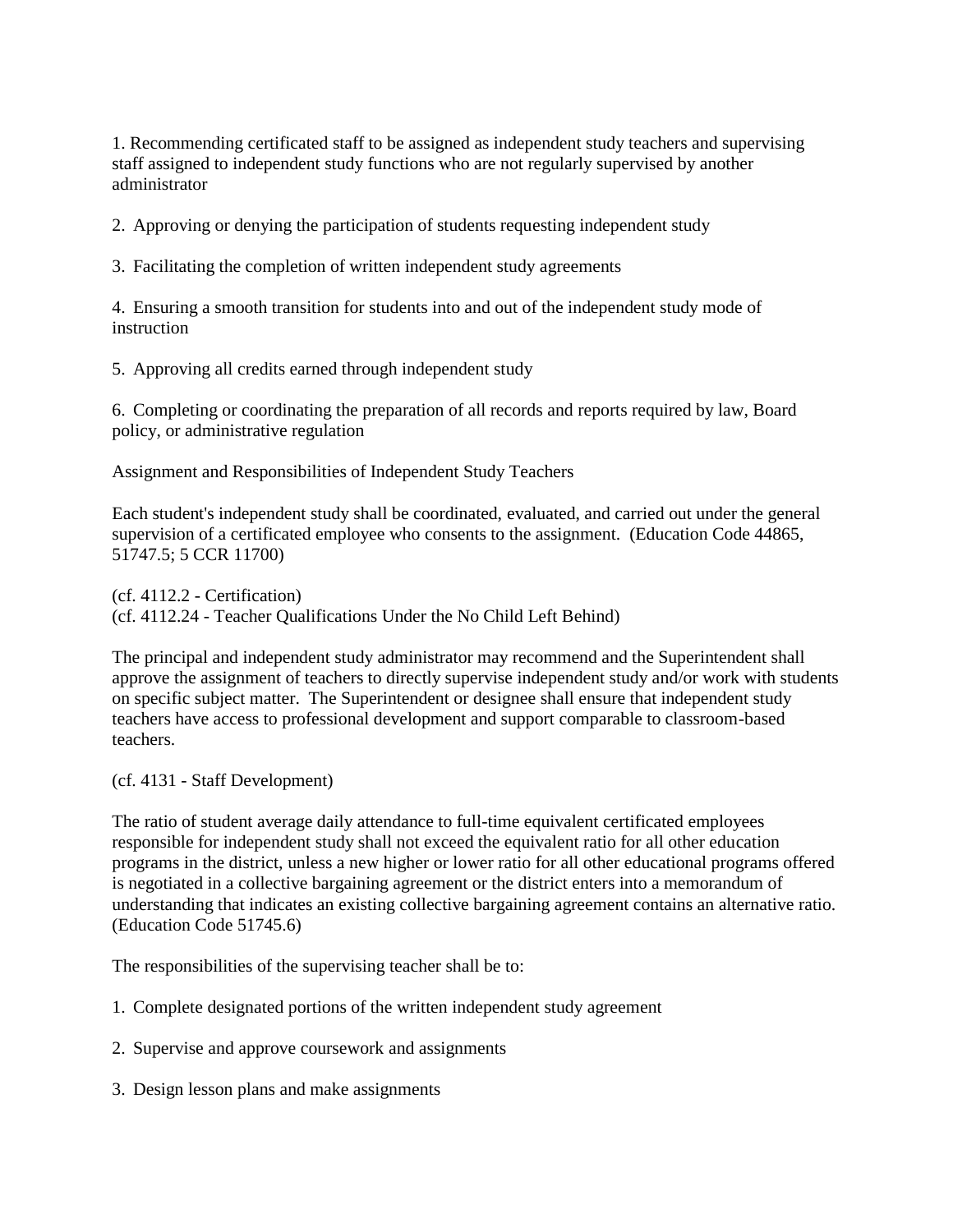4. Maintain records of student assignments showing the date the assignment is given and the date the assignment is due

5. Maintaining a daily or hourly attendance register in accordance with item #4 in the section on "Records" below

6. Provide direct instruction and counsel as necessary for individual student success

7. Regularly meet with the student to discuss the student's progress

\*\*\*Note: Pursuant to Education Code 51747.5, the district may only claim apportionment credit for independent study based on the time value of student work products as personally judged in each instance by a certificated teacher. Education Code 51747.5 specifies that the teacher is not required to sign and date the work products.\*\*\*

8. Assess student work and determine and assign grades or other approved measures of achievement

Records

The Superintendent or designee shall ensure that records are maintained for audit purposes. These records shall include, but not be limited to: (Education Code 51748; 5 CCR 11703)

1. A copy of the Board policy, administrative regulation, and other procedures related to independent study

2. A listing of the students, by grade level, program, and school, who have participated in independent study, along with the units of the curriculum attempted and completed by students in grades K-8 and the course credits attempted by and awarded to students in grades 9-12 and adult education

3. A file of all agreements, with representative samples of each student's work products bearing the supervising teacher's notations indicating that he/she has personally evaluated the work or that he/she has personally reviewed the evaluations made by another certificated teacher

4. As appropriate to the program in which the students are participating, a daily or hourly attendance register that is separate from classroom attendance records, maintained on a current basis as time values of student work products judged by a certificated teacher, and reviewed by the supervising teacher if they are two different persons

(cf. 3580 - District Records)

The Superintendent or designee also shall maintain a record of grades and other evaluations issued to each student for independent study assignments.

\*\*\*Note: Education Code 51747, as amended by SB 828 (Ch. 29, Statutes of 2016), authorizes specified records to be maintained in an electronic file, as provided in the following paragraph. Pursuant to Education Code 51747, an electronic file includes a computer or electronically stored image of an original document, including, but not limited to, a PDF, JPEG, or other digital file type, that may be sent via fax machine, email, or other electronic means.\*\*\*

The signed, dated agreement, any supplemental agreement, assignment records, work samples, and